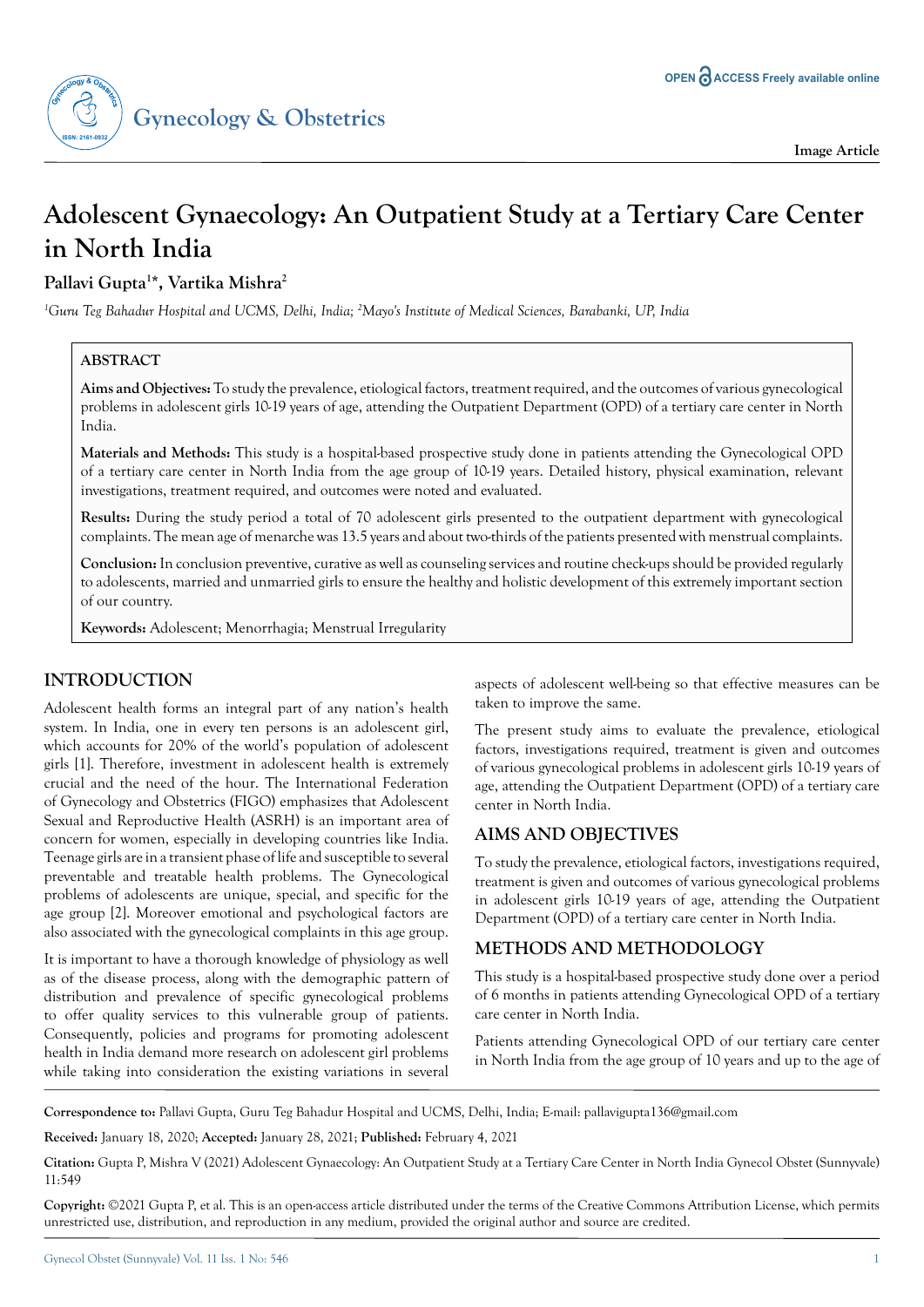#### **Gupta P, et al. OPEN**  $\bigodot$  **ACCESS Freely available online**

19 years were included. Written informed consent was taken from the patient and/or parent as age-appropriate.

A detailed history was taken regarding age at menarche, menstrual history, and treatment history. The detailed history of gynecological problems and other associated problems was taken.

Physical examination including height and weight, general examination, appropriate systemic examination, and pubertal development were noted. Privacy, confidentiality, and friendliness were provided to the patient for getting any sensitive information and sexual activity.

The treatment given was noted and the patients were further followed up to assess the duration of treatment and outcome.

#### **RESULTS**

During the study period, a total of 70 adolescent girls presented to the outpatient department with gynecological complaints.

The demographic variables of the adolescent girls including the age at the time of presentation, a distance of hospital from home, age of menarche, and level of education have been summarized in Table 1.

The presenting complaints were varied and included menstrual disturbances, primary amenorrhea, discharge per vaginum, urinary complaints, pain abdomen, and some girls had come for reviewing ultrasound reports. The various chief complaints along with their frequency are shown in Table 2.

| <b>Table 1:</b> Demographic variables of the adolescent girls visiting Gynaecology |  |
|------------------------------------------------------------------------------------|--|
| OPD.                                                                               |  |

| Age at menarche (year)                 | Number $(n=70)$ | Percentage (%) |
|----------------------------------------|-----------------|----------------|
| 11                                     | 1               | 1.42           |
| 12                                     | 13              | 18.57          |
| 13                                     | 20              | 28.57          |
| 14                                     | 18              | 25.71          |
| 15                                     | 12              | 17.14          |
| 16                                     | $\Omega$        | $\Omega$       |
| 17                                     | 1               | 1.42           |
| Not attained menarche yet              | 5               | 7.14           |
| Mean age                               | 13.47 years     |                |
| Age of presentation (years)            | Number (n=70)   | Percentage (%) |
| 10-14 (early adolescent)               | 15              | 21.43          |
| 15-17 (middle adolescent)              | 29              | 41.43          |
| 18-19 (late adolescent)                | 26              | 37.14          |
| Distance of home from<br>hospital (km) | Number $(n=70)$ | Percentage (%) |
| $5 \text{ km}$                         | 29              | 41.42          |
| 5-10 km                                | 26              | 37.14          |
| 10-15 km                               | 12              | 17.14          |
| $>15$ km                               | 3               | 4.28           |
| Education                              | Number (n=70)   | Percentage (%) |
| Currently studying                     | 54              | 77.14          |
| Never went to school                   | 1               | 1.42           |
| Left studies                           | 15              | 21.42          |
| After class 5                          | $\overline{4}$  | 5.71           |
| After class 8                          | 7               | 10             |
| After class 10                         | 4               | 5.71           |

Haemoglobin levels of 23 girls was evaluated and 60.87% (n=14) were found to have Hb levels more than 10 gm/dl, 21.74% (n=5) had Hb levels between 7-10 gm/dl; 13.04% (n=3) had Hb levels between 4-7 gm/dl while 4.34% (n=1) had very severe anemia with Hb levels being less than 4 gm/dl.

Table 3 enumerates the various treatment modalities used in the management of adolescent girls.

10 out of 11 patients with the complaint of discharge per vaginum had physiological mucoid discharge and only 1 out of 11 had a candidal discharge. 4 of 5 patients' USG showed physiological follicular cyst, 1 required further evaluation for adnexal mass. All 7 patients with a complaint of pain abdomen had normal per abdominal examination and/or USG and responded to lifestyle modification.

### **DISCUSSION**

In our study, around 80% of the girls belonged to the middle and late adolescent group, similar to a study conducted by Anuradha et

| Presenting complaintT                              | $(n=70)$            | Number Percentage<br>(%) |
|----------------------------------------------------|---------------------|--------------------------|
| Menstrual complaint                                | 46                  | 65.71                    |
| Regular cycle+heavy flow                           | 14                  | 20                       |
| Frequent cycle+heavy flow                          | $\overline{c}$      | 2.85                     |
| Infrequent cycle+heavy flow                        | 7                   | 10                       |
| Infrequent cycle                                   | 7                   | 10 <sup>2</sup>          |
| Dysmenorrhea                                       | 7                   | 10                       |
| Secondary amenorrhea                               | $\overline{c}$      | 2.85                     |
| Not attained menses: MRKH<br>Age<15 years          | 1<br>$\overline{c}$ | 1.42<br>2.85             |
| Wrongly perceived menstrual pattern as<br>abnormal | 4                   | 5.71                     |
| Discharge per vaginum                              | 11                  | 15.7                     |
| Physiological                                      | 10                  | 14.28                    |
| Abnormal discharge                                 | 1                   | 1.42                     |
| For a review of USG                                | 5                   | 7.14                     |
| Normal/follicular cyst                             | 4                   | 5.71                     |
| <b>Required further evaluation</b>                 | 1                   | 1.42                     |
| Generalized pain abdomen                           | 7                   | 10 <sup>2</sup>          |
| Normal examination and/or scan                     | 7                   | 10                       |
| Abnormal per abdominal examination                 | 0                   | 0                        |
| Urinary complaint (incontinence)                   | 1                   | 1.42                     |

**Table 2:** Presenting complaints of teenage girls.

**Table 3:** The various treatment modalities used in the management of adolescent girls with menstrual complaints.

| Treatment                             | Number         | Percentage<br>(%) |
|---------------------------------------|----------------|-------------------|
| Tranexamic acid+/-NSAIDS              | 12             | 26.09             |
| <b>NSAIDS</b> alone                   |                | 10.86             |
| Hormonal treatment                    | 14             | 30.43             |
| Hospitalization and blood transfusion |                |                   |
| In this visit                         | 2              | 4.35              |
| In the past                           |                | 4.35              |
| Planned for vaginoplasty              |                | 2.17              |
| Total                                 | 36 out of 46   | 78.26             |
| No treatment required                 | 10 out of $46$ | 21.74             |